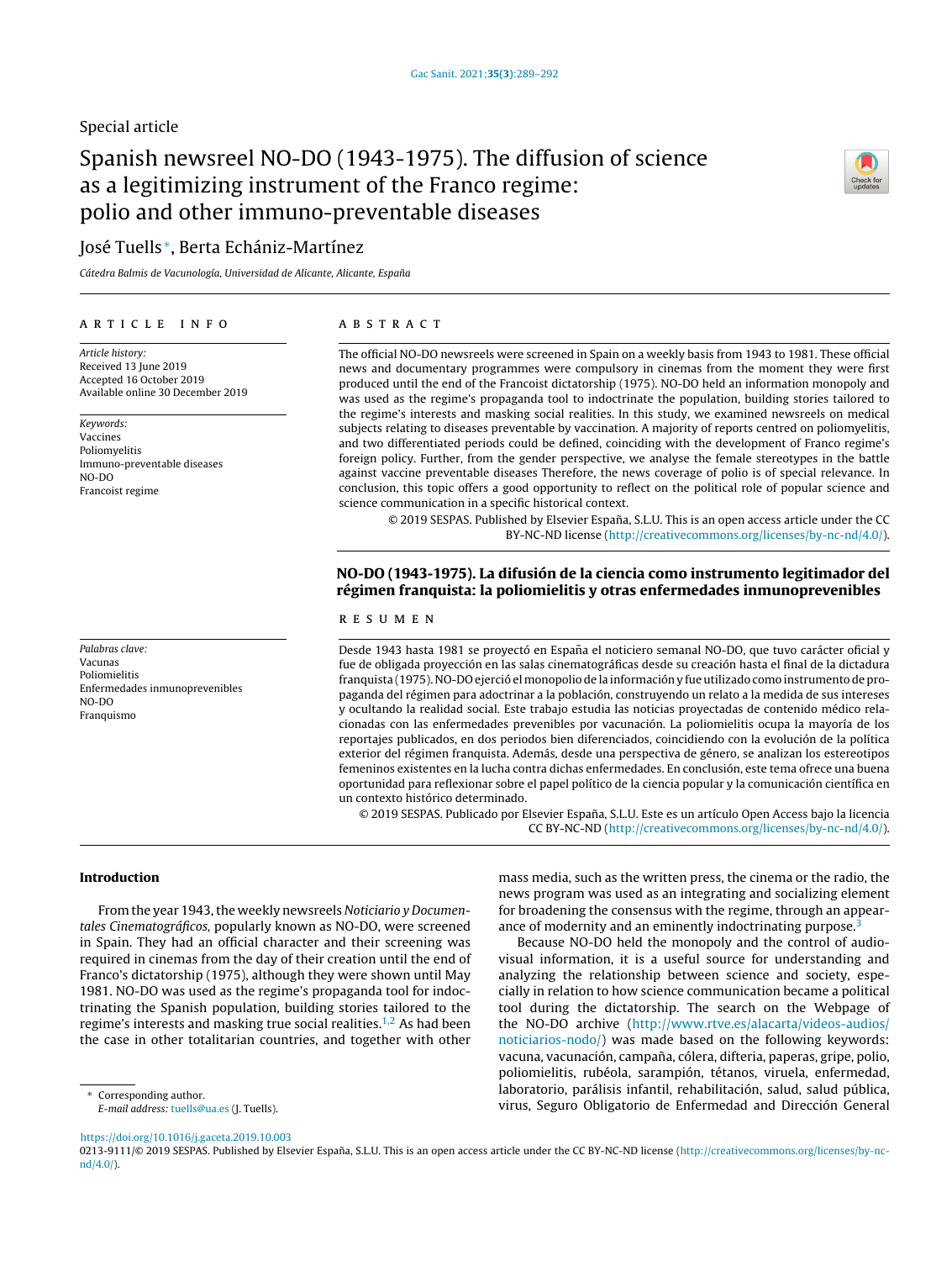de Sanidad; and delimiting a specific chronological period: the Francoist dictatorship (1943-1975). From the analysis of the news obtained, this brief essay reflects on this historiographic possibility, above all, as related to those news items that collected references on immuno-preventable diseases -their treatments and vaccines-with special attention to poliomyelitis.<sup>[4](#page-3-0)</sup>

## Foreign policy, scientific powers and the international image of the dictatorship

The origin of the international news was closely linked to the evolution of the Francoist government's strategic alliances.<sup>[5](#page-3-0)</sup> During the Second World War and until the end of the conflict, when the regime was still supporting the Axis powers, news from Nazi Germany were emitted, praising the country's scientific advances. With the defeat of the Axis powers and after a period of isolation and marginalization, the Spanish government chose to transmit a different image in the international context where it aspired to be accepted.[6](#page-3-0)

Subsequently, and as a result of the international political evolution and the external relations, grand speeches of praise were directed towards the USA. This North American power, from mid-century, had become a model of scientific, technological and military progress worthy of admiration, along with other countries with which the Spanish dictatorship had started to establish alliances based on the construction of an Europeanist doctrine, such as France or England.<sup>7</sup> [T](#page-3-0)his new image of Spain as the champion in the fight against communism, under American protection and with an Europeanist discourse, was reflected in the news aimed at warning the population that terrible diseases existed in other countries, such as epidemics of flu or cholera in China.

During the 1950s, Spain joined various international organizations, thus enhancing a modern image that the regime wanted to broadcast. Additionally, in order to legitimize the socio-political system and to promote a blatantly positive image of health development, the broadcast of these type of specific health initiatives multiplied in the 1950's, resulting in "the inauguration genre", coined and studied by Medina-Doménech and Menéndez-Navarro.<sup>[8,9](#page-3-0)</sup> These types of representations were part of the biopolitical strategies used in the medico-social sphere, $10,11$  selffashioned as a welfare state, concerned about the health of the population and fully identified with the most advanced countries.

#### Gender stereotypes in the fight against vaccine diseases

As in other domains, the dictatorship wished to break from any trace of the preceding Republican era. The regime drew up perfectly defined antagonistic male and female models that would lay the foundations of its new order. An ideal woman possessed her own sphere of activity, the home, based on the principles of docility, chastity and domesticity.<sup>[12](#page-3-0)</sup> The regime had reserved a certain role for Spanish girls and women; the Feminine Section (the female organization of the Spanish Falange party) was in charge of transmitting it as well as ensuring the development of Falangist ideals.<sup>[13,14](#page-3-0)</sup> The NO-DO, faithful to its task of achieving a single line of thought and a total absence of dissidence, contributed by disseminating these stereotypes. A dominant discourse was used that imposed a series of moral demands on women, as well as subordinating them to male models within a hierarchical and patriarchal structure.<sup>[15](#page-3-0)</sup> In this sense, and in line with the approach adopted in this study, two stages are distinguished, both ending with the political turnaround that the government experienced from the 1950s onwards.[16](#page-3-0) During the first stage of Francoism, the feminine prominence acquired during the Republican period had to be silenced and annulled, hence the scarce presence of women during



Figure 1. NO-DO 767A, 1957. Female laboratory assistant. © Filmoteca Española.

the 1940s, except for a blurred representation through the figures of nursing nuns, caretakers in some child preventoriums, or street fundraising volunteers. In the 1950s, the NO-DO built up the public's imagination using scientific and medical scenarios fulfilling a twofold purpose: political legitimization and showcasing theWestern world, with an emphasis on ideas of progress and modernity. In this new promotional space, women had a place of their own, thus strengthening the rhetoric of patriarchal inequality designed by the regime. The women were shown performing automated tasks, often somewhat gregariously, as in the case of laboratory assistants who tested the vaccines or when preparing that very drug in an assembly line, incorporated into a booming pharmaceutical industry. These images revealed a clear sexual division of tasks: women, dependent and subordinated to the authority of male doctors, as expert specialists (Fig. 1).

In the following decade (1960's), and in parallel to the Spanish society's emerging yearning for change, women who appeared in the news left their background roles and faced new work challenges. Thus, they could be seen treating patients or supplying vaccines, thus playing a more leading role. Thus, in the videos of this moment, the women who appear in them perform different functions from those of the previous decades: they auscultate to a baby or provide the polio vaccine to children in the National Campaign Vaccination.<sup>[17](#page-3-0)</sup>

#### Immuno-preventable diseases: poliomyelitis in the NO-DO

Most of the news issued by the NO-DO and related to vaccinepreventable diseases referred to polio. In Spain, polio was an emerging disease that took on a marked epidemic nature from the 1950s onwards.<sup>[18](#page-3-0)</sup> Until then, polio newsreels referred to situations abroad, evoking other struggles that were completely unrelated to Spain, although cases of affected people continued to rise at a growing pace.

Thus, the admiration that the regime was beginning to show towards certain countries, while at the same time re-aligning its foreign policy, was included in the NO-DO discourse. The newsreels showed the efforts by the North American power to combat this sickness. From a social and scientific point of view, the extensive media coverage that the US dedicated to the search for an effective remedy against polio, involving all sectors of society and using personalities from the political or artistic sphere, also reached Spanish screens through NO-DO. The news also provided visibility to research, advances or emergency plans that the U.S. government was implementing to fight the disease and find a vaccine to put an end to it. However, the model of a modern nation that Francoism was striving to construct in order to gain international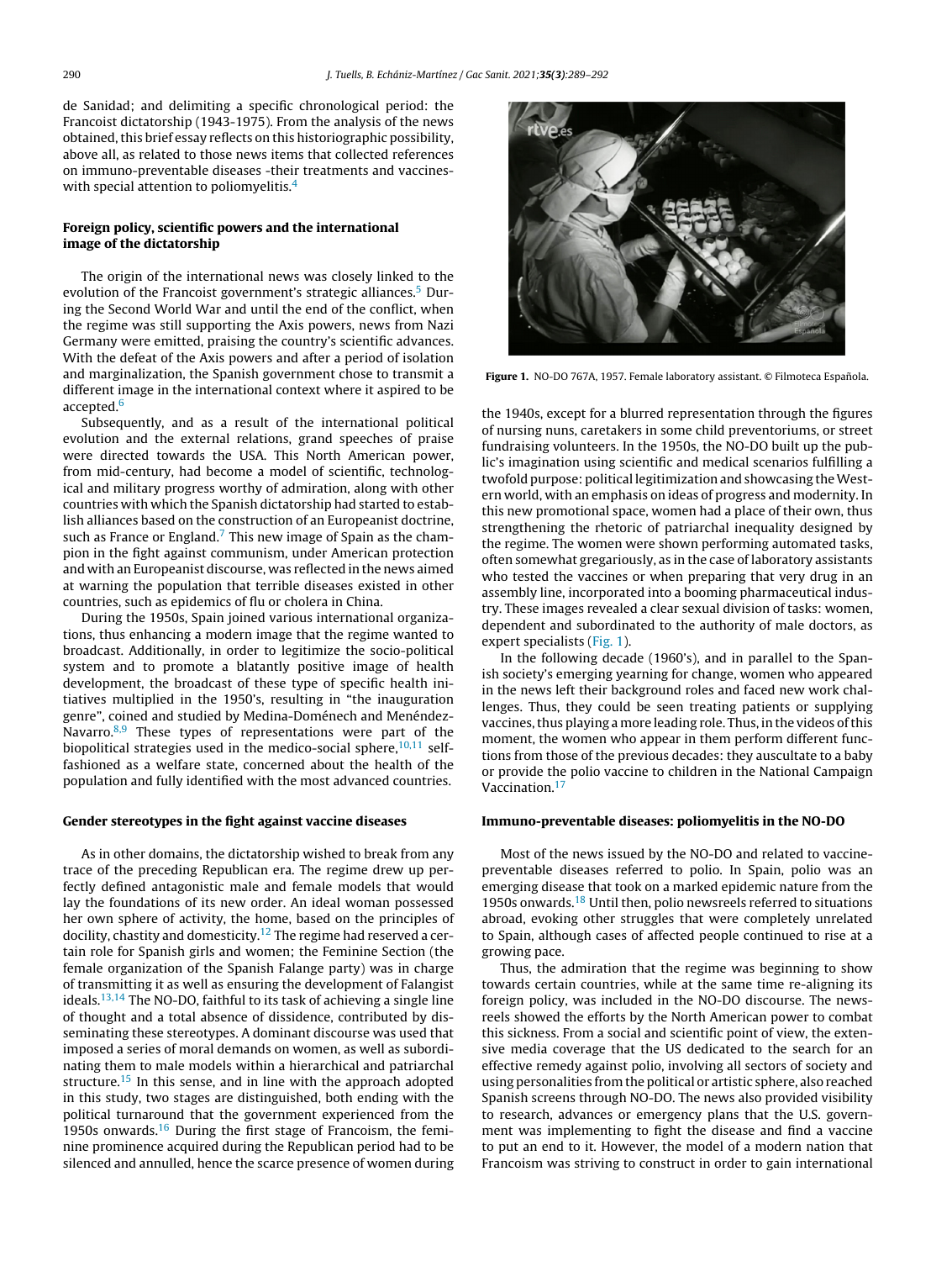<span id="page-2-0"></span>acceptance, clashed with the social reality of the country. The government refused to admit that polio was a real epidemic problem for the health of the Spanish population and until 1963 mass vaccination campaigns were not carried out.[19](#page-3-0) Furthermore, this refusal coincided with the internal struggles between the families of the regime for the control of Preventive Medicine. A struggle that would be revealed that same year, when two simultaneous campaigns of mass immunization against polio took place: one by Compulsory Health Insurance —under the control of the Falangists— using the injectable Salk vaccine, and another by the General Directorate of Health –led by the Catholic military doctors – using the oral vaccine Sabin.[20,21](#page-3-0)

When the government decided to join the fight against polio, this was used as another propaganda argument created to build an image of progress and to defend the idea of the existence of a Welfare State. Thus, Spain would be shown as equal to other countries, as successful as them in its fight against the disease. Within the context of the news broadcasted in the NO-DO, regarding the struggle against vaccine-preventable diseases, and also for the case of poliomyelitis, we noticed the use of specific terminology related to the medical advances of the time, which were believed to reach society as a whole, and with which most of the population would feel identified with. In this way, for example, the dictator's inauguration of the clinic "Concepción de Madrid" was used in one of the news analyzed to highlight "the new advances in its specialty, and among them, the iron lung" (NO-DO 648B, 1955). $^{22}$  $^{22}$  $^{22}$  However, the image of the device seemed to be part of some sort of medical stage prop with which to show off and improve that image of modern efficiency the regime was set on displaying. There was no explanation of its purpose or its usefulness, not even with regards to what disease it was supposed to be used for. A similar treatment was given to a news bit that informed on the blessing, by the bishop, of new X-ray equipment in the asylum "San Rafael" in Madrid: "Given the importance of the new facility, other services will be created in the Asylum so that the hospital-sanatorium is, at the same time, a modern and well-endowed functional recovery center" "(NO-DO 730A, 1956)<sup>[23](#page-3-0)</sup> (Fig. 2).

The model and the high price of acquisitions, as well as the number of radiographs, were explained, but nothing was said about who the recipients were of such services, nor the disease that afflicted them. Additionally, in many of these news programs, the term "poliomyelitis" was not mentioned, rather it was avoided, refer-ring only to the "sick little children" (NO-DO 522A, 1953)<sup>[24](#page-3-0)</sup> or "hospitalized children" (NO-DO 1099B, 1964)<sup>[25](#page-3-0)</sup> in a portrayal of a paternalistic state that had turned its back on the epidemic.

Figure 2. NO-DO 730A, 1956. The bishop bless the new X-ray equipment in "San Rafael". © Filmoteca Española.

The regime manipulated this narration for its own benefit and to associate itself to a set of ideological principles in order to validate its value system.[26](#page-3-0)

However, when the newsreel was analyzed, it was found that it was narrated using an imprecise discourse, with no true references to the affected families' situations and completely lacking medicalsanitary explanations. Thus, the interpretation of these silences, what the regime silenced and manipulated, forces us to ask ourselves about the real experiences of thousands of children who became ill with polio and the consequences that this child paralysis had on their lives. At the same time, this consideration invites us to reflect on the social consequences, as the dictatorship's mismanagements of the treatment of the disease were pushed aside and concealed, thus avoiding any type of responsibility. $27$ 

## Conclusion

Following a historical-critical analysis of the news programs broadcasted by the NO-DO about vaccine-preventable diseases, we were able to observe how the NO-DO newsreels were utilized, in their early years, as a political instrument to legitimize the regime, serving as a propaganda tool for the newly constituted order.

From a temporal perspective, the information and disinformation that accompanied the images evolved in parallel to Franco's political evolution: a very clear turning point was found in the 1950's, when the regime opted for a political and economic turnaround as well as a different position on the international scene as the country aspired for acceptance.

Turning its back on the country's social reality, NO-DO used those health actions related news and the struggle against potentially vaccine-preventable diseases to sharply dissociate itself from the previous Republican stage, in an attempt to "recover" a glorious common past. In addition, the sobering, patriarchal and paternalistic messages of the NO-DO were used to shape a clear-cut ideological discourse and to build a new image of Spain based on the ideas of modernity, prosperity and progress that reached the entire population through the news, attesting to the intentional use of science communication as a political tool. Coverage of polio exemplifies this use of the news. When the disease was not silenced or hidden, it was used as one more piece of the regime's legitimizing apparatus. The vagueness of polio newsreels reveals how the dictatorship resisted confronting the reality of the epidemic until 1963, when the mass vaccination campaigns began.

## Editor in charge

Gonzalo Casino.

#### Authorship contributions

Both authors have performed jointly and equally research and writing of this work.

#### Funding

None.

# Conflicts of interest

None.

## References

1. [Rodríguez](http://refhub.elsevier.com/S0213-9111(19)30264-X/sbref0140) [Tranche](http://refhub.elsevier.com/S0213-9111(19)30264-X/sbref0140) [R,](http://refhub.elsevier.com/S0213-9111(19)30264-X/sbref0140) Sánchez-Biosca V. [NO-DO.](http://refhub.elsevier.com/S0213-9111(19)30264-X/sbref0140) El tiempo [y](http://refhub.elsevier.com/S0213-9111(19)30264-X/sbref0140) [la](http://refhub.elsevier.com/S0213-9111(19)30264-X/sbref0140) [memoria.](http://refhub.elsevier.com/S0213-9111(19)30264-X/sbref0140) [Madrid:](http://refhub.elsevier.com/S0213-9111(19)30264-X/sbref0140) [Cátedra/Filmoteca](http://refhub.elsevier.com/S0213-9111(19)30264-X/sbref0140) Española; [2001.](http://refhub.elsevier.com/S0213-9111(19)30264-X/sbref0140)